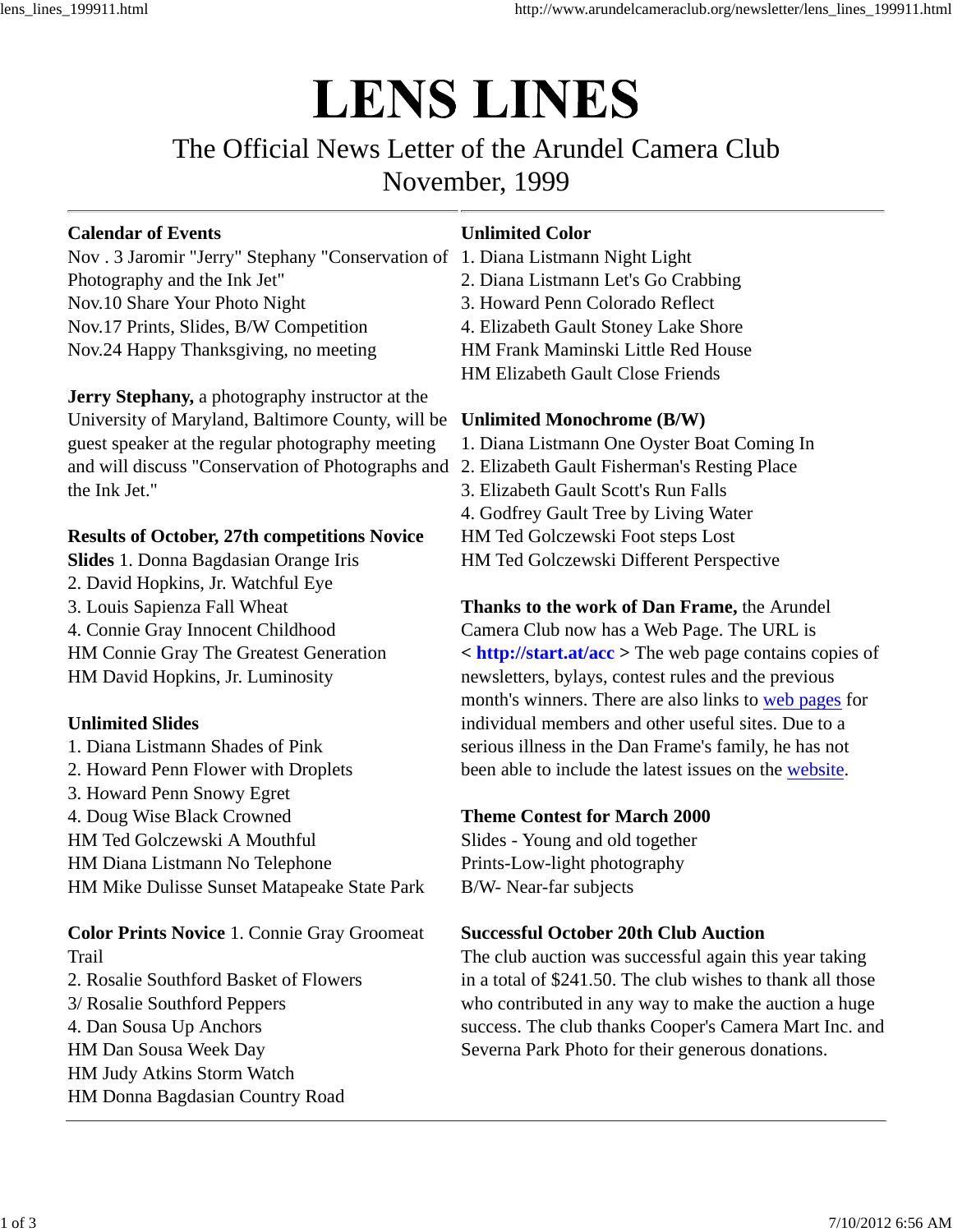**Howard Penn** is a winner again at the KINSA Photo Contest sponsored by the *Maryland Gazette* and *The Capital* for his abstract close-up of a white peacock's feathers. He also received an honorable mention for a photo of three water lilies.

### **October 16th Field Trip to Bombay Hook**

Howard Penn, Jean Friday, Nick Schalier, Mike Dulisse and Laddie Flyger enjoyed fine weather photographing geese and other water fowl at Bombay Hook. While traveling down to the Wild Life Preserve, they came upon are discounted 50% - \$7.50. an Amish family selling colorful mums from their farm alongside the road. Naturally, this setting was a just right For further information, feel free to call any of the for some unusual photos. **Connie Grey** has earned the required points to join the unlimited slide section of competition

**Frank Maminski** has earned a Master's Certificate in Color Prints.

### **November 6. Field Trip to Soldier's Delight** Members

desiring to go should meet at Marshall's Parking Lot at 7:00 A.M.

**Winners in monthly contests** are allotted points for each ribbon they win as follows: 1st 8 points 2nd 6 points

3rd 4 points 4th 2 points

HM 1 point

Promotions and certificates: Points are accrued to move from novice to unlimited . Once a club member has reached unlimited in any category, he/shecontinues to earn points towards certificates as follows:

1st 50 points Bronze Certificate 2nd 50 points Silver Certificate 3rd 50 points Gold Certificate 4th 50 points Platinum Certificate 5th 50 points Masters Certificate Promotion from the Novice Monochrome to Unlimited Monochrome requires the accumulation of 80 points in Novice. Promotion to the Novice Color to Unlimited Colors requires the accumulation of 80 points in Novice.

**The Arundel Camera Club** meets every

Wednesday evening that school is in session. We meet at 7:30 and usually end around 9:00 P.M. at Severna High School, 60 Robinson Road, Severna Park in room G144. Meetings are open to the public, but only dues paying members may enter competitions. Annual dues are \$15.00 per adult, \$7.50 per full-time student. If a second family member joins the club, the second member's dues

club's officers:

President Howard Penn (410)-544-1742 VP Programs Karl Porter (410)-987-4196 VP Contest Doug Wise (410)-573-0187 Treasurer Diana Listmann (410)-647-0937 Newsletter Frank Maminski (410)-766-3698